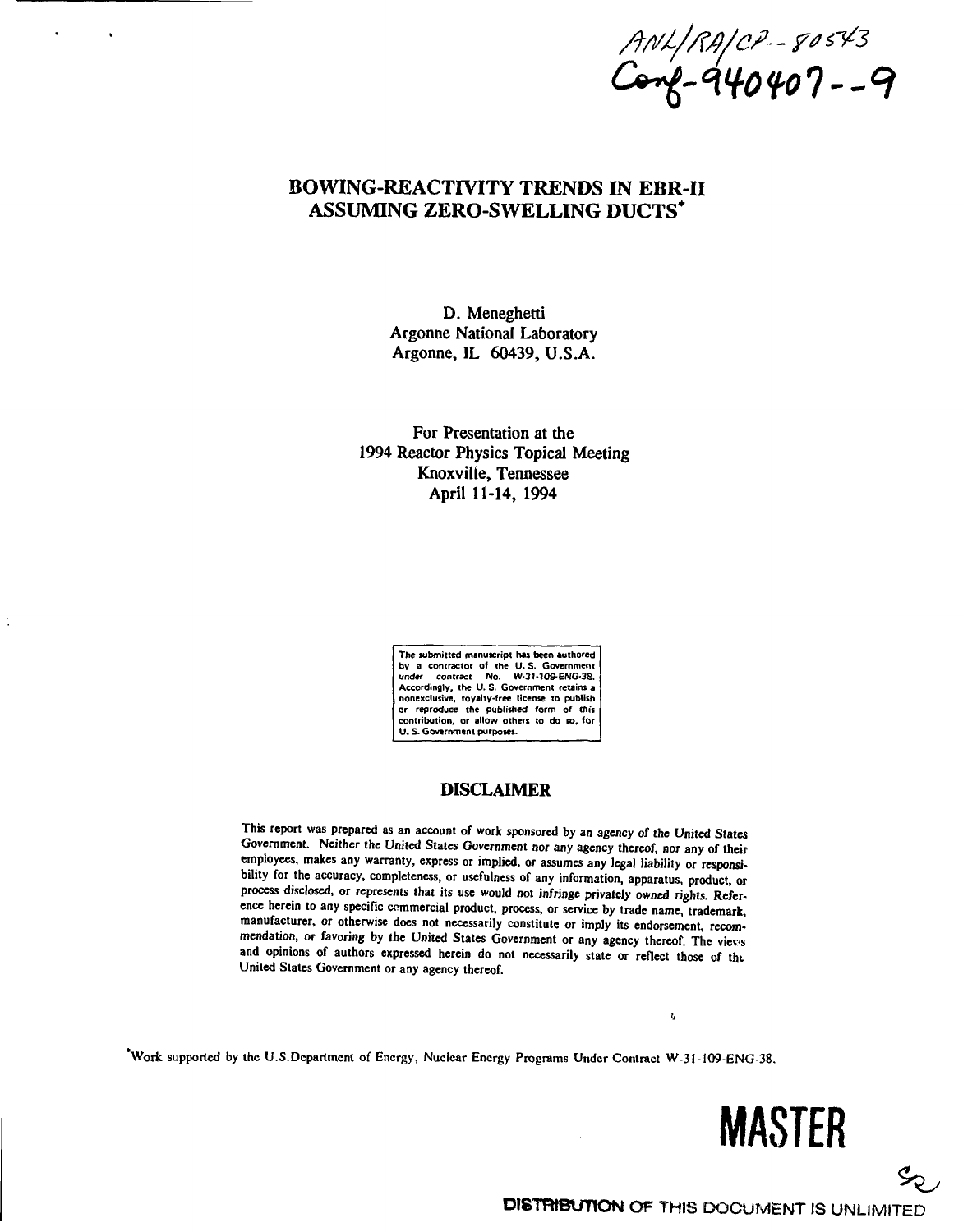D. Meneghetti

Argonne National Laboratory, Argonne, IL 60439, USA, (708) 252-6712

KEYWORDS: Bowing, Reactivity, EBR-II

#### **ABSTRACT**

Predicted trends of duct-bowing reactivities for the Experimental Breeder Reactor II (EBR-II) are correlated with predicted row-wise duct deflections assuming use of idealized zero-void-swelling subassembly ducts. These assume no irradiation induced swellings of ducts but include estimates of the effects of irradiation-creep relaxation of thermally induced bowing stresses. The results illustrate the manners in which at-power creeps may affect subsequent duct deflections at zero power and thereby the trends of the bowing component of a subsequent power reactivity decrement.

# **INTRODUCTION**

Trends in duct-bowing reactivities and comparisons with measurement-deduced reactivities for the Experimental Breeder Reactor II (EBR-II) have been reported<sup>1</sup> for subassembly ducts of the 304 type stainless steel which can undergo significant irradiation-induced void-swellings. Considerations of possible use of small-void-swelling steel ducts have now led to analogous calculations for predicted trends in bowing reactivities assuming instead idealized zero-void-swelling irradiation characteristic. These assume no irradiation induced swelling of ducts but include estimates of the effects of irradiation-creep relaxation of thermally induced bowing stresses. Other irradiation and/or temperature dependent parameters used in the previous study are retained. The calculated reactivities are the bowing components of the power reactivity decrements (PRDs). (The PRD at a power is here the negative of the reactivity. required to bring the reactor from zero power, hot critical, to that power.)

Trends in bowing component because of duct distortions resulting from irradiation creep are illustrated by a series of simple calculational simulations for a seven-rowed and a six-rowed core size. The larger core is radially reflected by approximately three rows of steel reflector subassemblies. The smaller core is radially reflected by four rows of steel reflector subassemblies. Approximately five rows of depleted-uranium type subassemblies surround these reflectors. Although the subassembly powers, flows and compositions of runs 99A and 122A, respectively, are the bases of these analyses the results are not specific for these runs. The subassemblies also are assumed to be neither moved nor rotated. The results illustrate the manners in which at-power creep may affect subsequent duct distortions at zero power and thereby the trends of the bowing component of a subsequent PRD.

Work supported by the U.S.Department of Energy, Nuclear Energy Programs Under Contract W-31-109-ENG-38.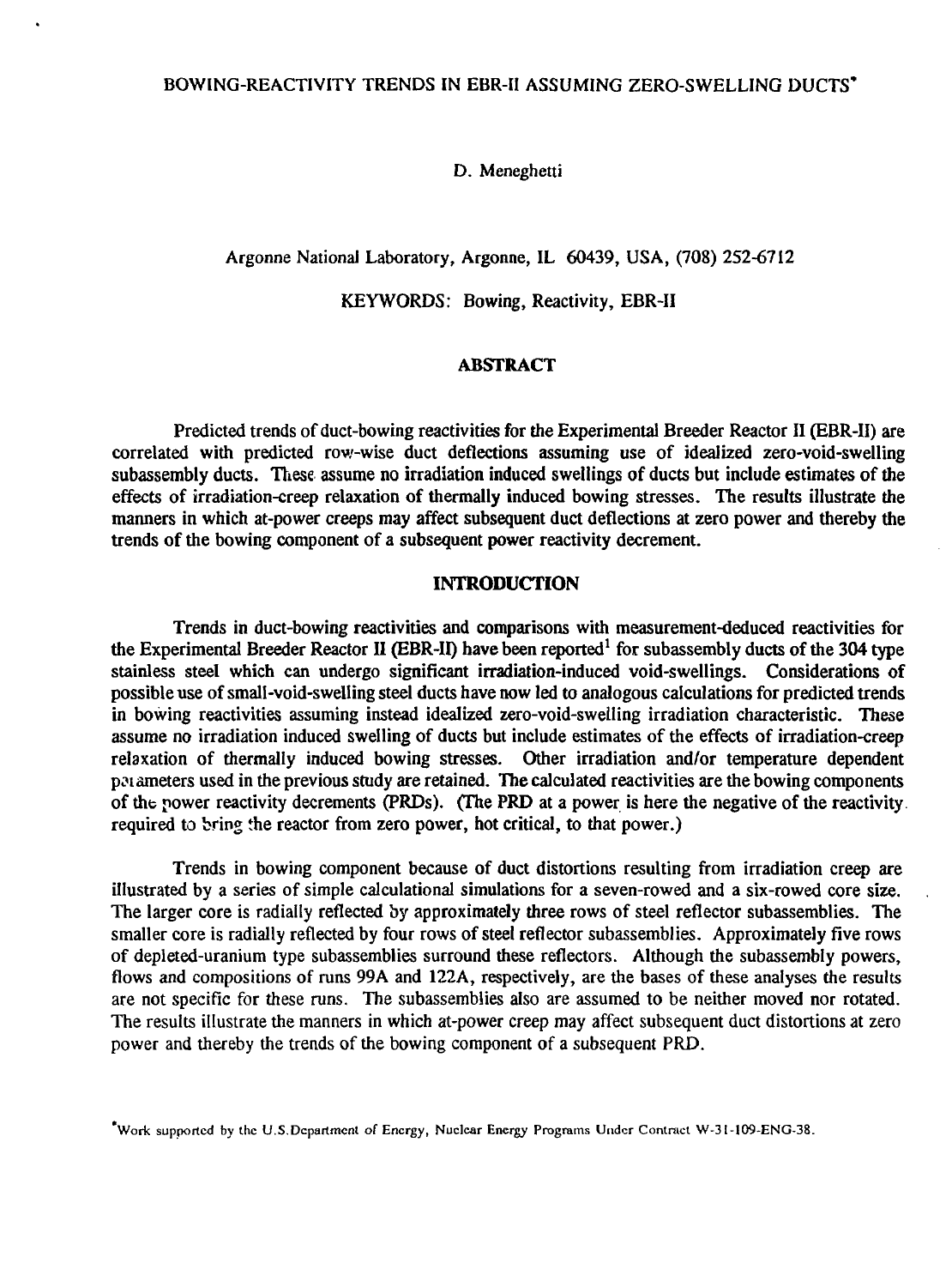Duct deflections at zero power (aside from the effects of the inevitable physical interventions of subassembly insertions, relocations, removals, and rotations) would be primarily from the residual deflections resulting from irradiation-enhanced creep because of the zero void swelling assumption. Since thermal bowing which occurs upon ascent to power results from temperature differences between opposite sides of a duct it is not retained at a subsequent zero power except when the at-power restraint stresses undergo relaxation. The zero power bow can then exhibit a residual deflection in an opposite direction.

# DUCT **GEOMETRY**

The EBR-II reactor consists of essentially 15 concentric rows of subassemblies having stainlesssteel hexagonal ducts. The ducts are 2.29 in. (58.2 mm) wide across flats and 65.8 in. (1670 mm) in length from the supporting grid plate to the top of the hexagonal duct. The 13.5 in. (343 mm) core height is axially centered at 31.3 in. (795 mm) from the duct bottoms. Approximately 1.5 in. (38 mm) above the core centerline the duct faces are dimpled outward 0.014 in. (0.36 mm) to form spacer buttons which have nominal separations of 0.002 in. (0.051 mm) between facing buttons at zero power for unirradiated ducts. A cylindrical lower adapter, which provides inlet orifices for the sodium coolant, protrudes downward into the lower grid structure. The lower structure supports the subassembly and limits its lateral pivoting. The subassembly centerline separations are 2.320 in. (58.9 mm) with unirradiated ducts with separations between adjacent duct faces of 0.030 in. (0.76 mm). Separation of unirradiated ducts at tops of adjacent ducts is 0.027 in. (0.686 mm). The tops of the outermost ducts are limited in outward motions by a restraining ring positioned about 0.030 in. (0.76 mm) outward from the duct tops. This allows for some free bowing at the subassembly tops. Furthermore, this freestanding restraint system does not maintain tightness at the spacer button elevation by external restraint.

#### **METHOD**

The bowing calculations use a modified version<sup>2</sup> of the BOW-V code<sup>3</sup> which takes into account intrarow subassembly interactions at the duct button level, as well as the usual interrow interactions, and can accept initial row-wise radial distortions for zero power inputs. The temperature inputs are obtained by the EBRDUCT code<sup>l</sup> which was developed specifically for use in these studies of trends in EBR-II duct bowings.

The row-wise unrestrained radial distortions of ducts resulting from fast-fluence enhanced creep of at-power restrained ducts are estimated by a modification of the method described in reference 1: Starting at zero power with undistorted ducts a thermal bowing calculation is made. From this is obtained the difference,  $\Delta v_t$ , between the at-power free thermal deflection,  $v_{tf}$ , and the at-power restrained thermal deflection,  $v_{tr}$ , i.e.,  $\Delta v_t = v_{tr} - v_{tr}$ . This axially dependent difference is next adjusted because of the relative lesser fast neutron flux, and hence creep, in axial regions below and above core and in radially corresponding axial levels lateral thereto. For simplicity below core level the difference is taken to be zero; from axial levels of core bottom to core top the deflection difference  $\Delta v_t$  is reduced by its value at level of the core bottom to obtain  $\Delta v_t^*$  in this axial region; and at axial levels above core this difference is a linear extrapolation of the adjusted value and slope at the core top level. The creep modified freedeflection (used to obtain the zero-power row-interactive restrained distortion in a PRD bowing calculation) assuming complete creep is then approximated by  $v_{to}^* = -\Delta v_t^*$  for the row. To approximate the effects of lesser amounts of creep upon the trends in the bowing component of the PRD the term  $\Delta v^*$ , is simply reduced by assumed f-factors, less than unity, for the rows. The analogous relation used for the applicable button-to-button dimension across a subassembly row is  $d^*_{\text{to}} = d_0 - \Delta d_t$ , where  $\Delta d_t = d_{\text{rf}} - d_{\text{rf}}$ . For lesser creep the latter expression is reduced by the f-factor.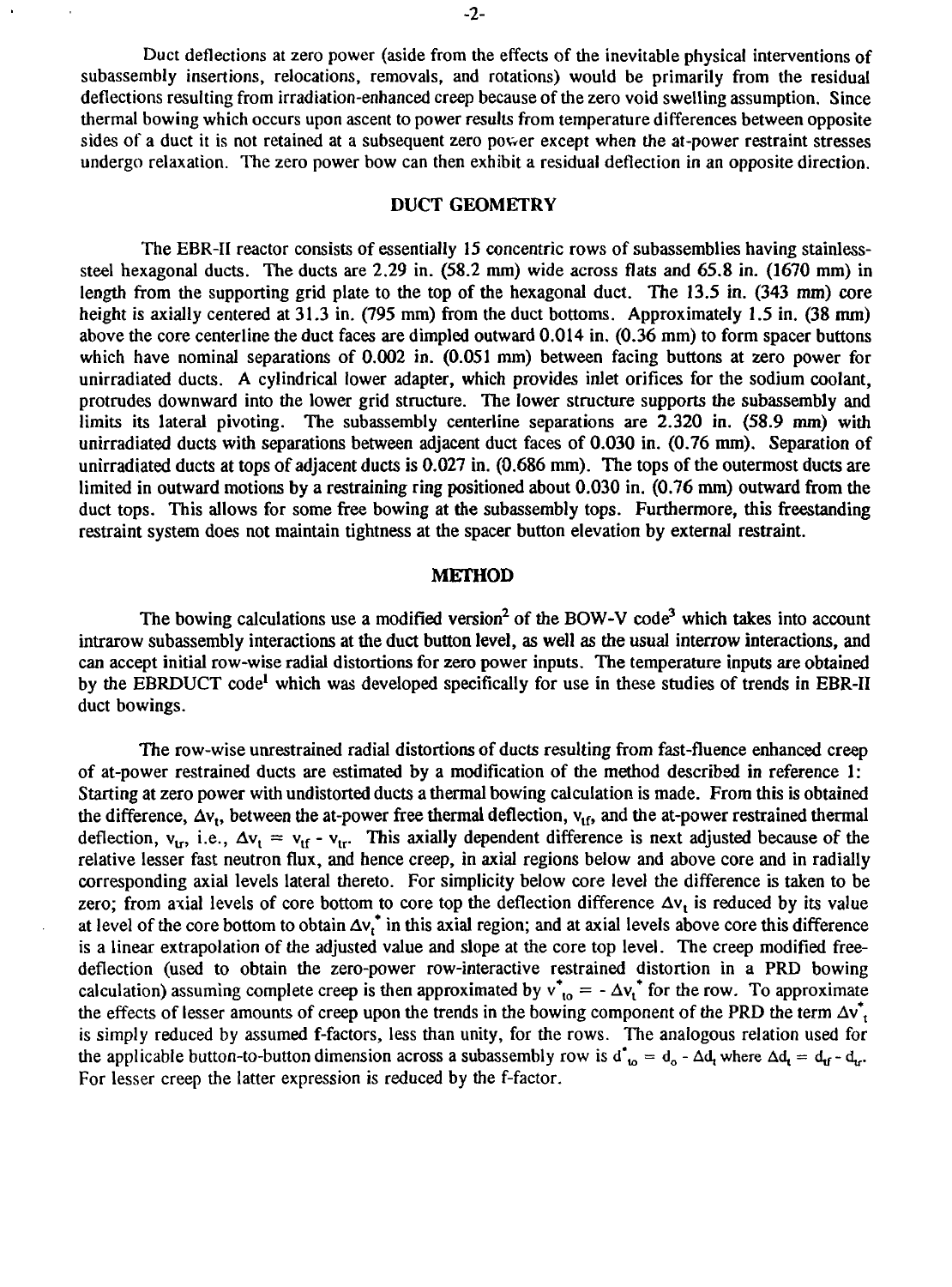#### **TEMPERATURES**

Listed in Tables 1 and 2 are the intrarow averages of the radially effective values of  $\Delta T$  at a few axial levels for runs 99A and 122A respectively. Listed are also the intrarow averaged values of the duct temperatures, T, above inlet temperature at the button level. (Results are for an assumed power of 60.0 MWt and total intrasubassembly (and intrarod) coolant flow of 8080 gpm (0.510 m<sup>3</sup> s<sup>-1</sup>) of 800°F (427 °C) Na; i.e. a discharge of about 8500 gpm (0.536 m<sup>3</sup> s<sup>-1</sup>) from the primary pumps and a total flow through the reactor including the leakage paths of about 8190 gpm  $(0.517 \text{ m}^3 \text{ s}^{-1})$ .)

| $\sqrt{\frac{1}{1}}$<br>Location<br>$\begin{bmatrix} \n\text{Clad} \\ \n\text{Top}^b \end{bmatrix}$<br>$\begin{bmatrix} \n \text{Core} \\ \n \text{Top} \n \end{bmatrix}$<br>[Core<br>Midplane<br>[Core<br>Bottom |    |              |                          |       |       |       |       |       | AT in °F for Row |       |       |       |       |       |       |
|-------------------------------------------------------------------------------------------------------------------------------------------------------------------------------------------------------------------|----|--------------|--------------------------|-------|-------|-------|-------|-------|------------------|-------|-------|-------|-------|-------|-------|
|                                                                                                                                                                                                                   | x  | $\mathbf{z}$ | 3                        | 4     | 5     | 6     | 7     | 8     | 9                | 10    | 11    | 12    | 13    | 14    | 15    |
|                                                                                                                                                                                                                   | 0  | $-31$        | -6                       | $-15$ | $-30$ | $+19$ | $+38$ | -8    | $-10$            | $-32$ | $+15$ | $+76$ | $+62$ | $+31$ | $+13$ |
|                                                                                                                                                                                                                   | 0  | -15          | -8                       | -8    | $-20$ | $+14$ | $+21$ | -8    | $+2$             | $-28$ | +17   | $+58$ | $+46$ | $+23$ | $+9$  |
|                                                                                                                                                                                                                   | 0  | -6           | $\overline{\mathcal{A}}$ | $-5$  | -10   | $+7$  | $+5$  | $-17$ | -1               | $-22$ | $+12$ | $+39$ | $+31$ | $+15$ | $+6$  |
|                                                                                                                                                                                                                   | o  | 0            | 0                        | $-2$  | 0     | $+1$  | -10   | $-24$ | -6               | -14   | $+6$  | $+20$ | $+17$ | $+8$  | $+4$  |
| Te at<br>Midplane                                                                                                                                                                                                 | 49 | 45           | 64                       | 64    | 86    | 86    | 73    | 89    | 106              | 100   | 121   | 92    | 58    | 36    | 27    |

Table 1. Intra-Row-Average Effective-AT Radially-Across Subassembly-Ducts for Run 99A

**a.** Positive sign indicates duct temperature larger on side closer to core centerline. (Divide by 1.8 for °C)

**b. About 13in (33cm) above core-top level c. Above 700 \*F inlet (371 °Q**

|                                    |             |       |       |         |       |       |        | AT in "F for Row |       |       |      |       |       |       |      |
|------------------------------------|-------------|-------|-------|---------|-------|-------|--------|------------------|-------|-------|------|-------|-------|-------|------|
| أأAxial<br><i><b>ILocation</b></i> | ı           | 2     | 3     | 4       | 5     | 6     | 7      | 8                | 9     | 10    | 11   | 12    | 13    | 14    | 15   |
| Clad<br>Top <sup>b</sup>           | 0           | $+14$ | $-32$ | $-17$   | $-20$ | $+21$ | $+110$ | $-20$            | -23   | $-28$ | $+3$ | +31   | $+62$ | $+33$ | $+9$ |
| $  $ Core<br>[[Top                 | 0           | $+9$  | $-18$ | $-13$   | -12   | $+7$  | $+74$  | $-7$             | $-12$ | $-22$ | $+5$ | $+25$ | $+46$ | $+25$ | $+7$ |
| llCore<br>Midplane                 | o           | $+4$  | -8    | $-10$   | -5    | $+8$  | $+30$  | -9               | -10   | -16   | $+4$ | $+17$ | $+31$ | $+17$ | $+4$ |
| Core<br>  Bottom                   | $\mathbf 0$ | 0     | 0     | $-3$    | $+1$  | $+1$  | -10    | -11              | -9    | -10   | $+2$ | $+8$  | $+17$ | $+9$  | $+2$ |
| $\Vert \tau$ at<br>Midplane        | 56          | 54    | 50    | ⋍<br>74 | 89    | 90    | 64     | 61               | 76    | 80    | 91   | 89    | 60    | 37    | 28   |

Table 2. Intra-Row-Average Effective-AT Radially-Across Subassembly-Ducts for Run 122A

**a. Positive sign indicates duct temperature larger on side closer to core cenicrline. (Divide by 1.8 for °C)**

**b. About 13in (33cm) above core-top level, c. Above 700 °F inlet. (371 °Q**

It is noted that the outer row of core (row 7 for run 99A and row 6 for run 122A) would tend to deflect outward; whereas, the first row of reflector (row 8 for run 99A and row 7 for run 122A) would tend to deflect inward for the larger core and outward for the smaller core. For both cores the reflector row 10 tends to deflect inward and the blanket rows 11-15 tend to deflect outward. The much lesser outward deflecting trends of the blanket row 11 in run 122A is due to the large number of high-flow row 11 blanket subassemblies in run 122A.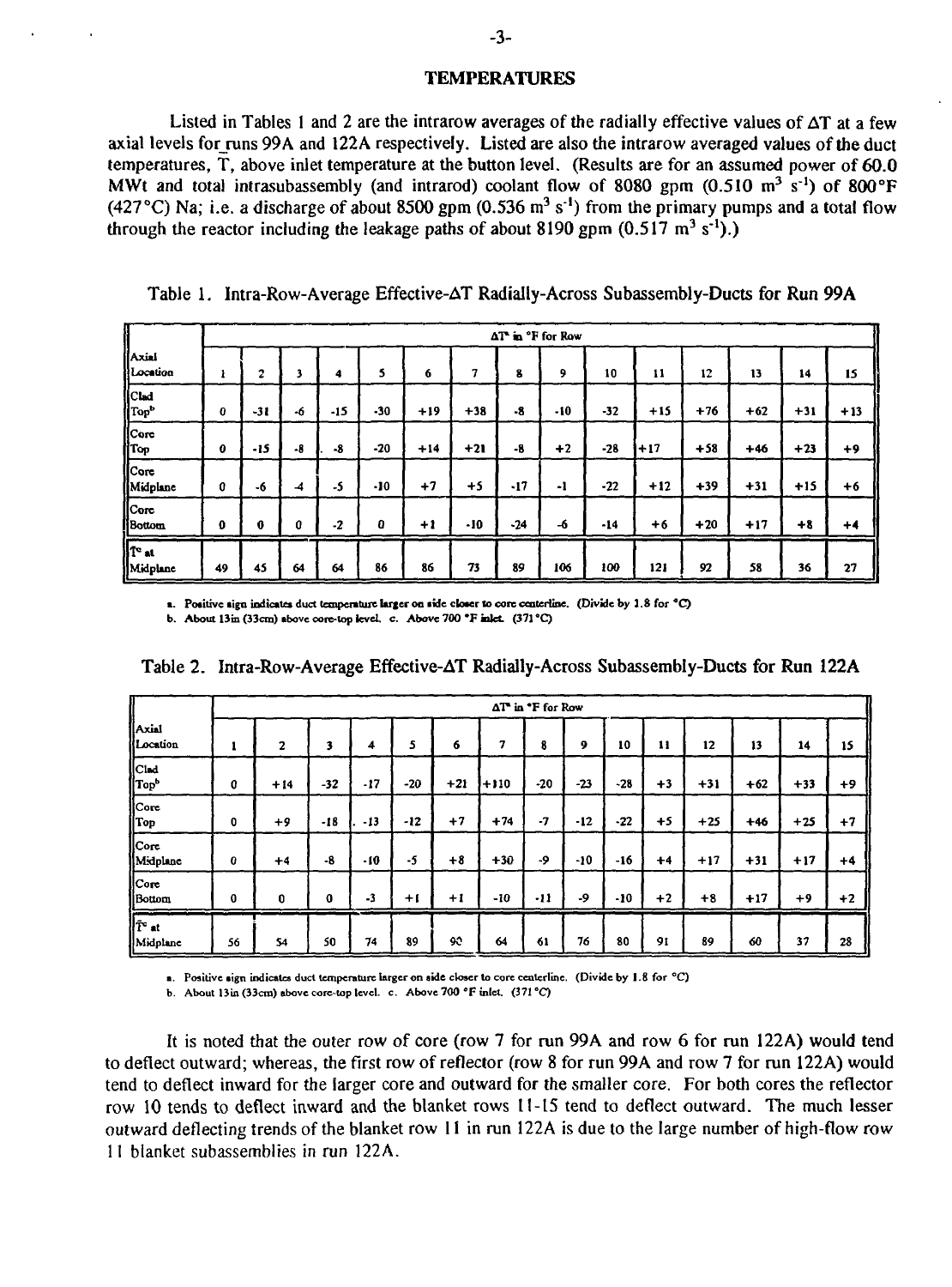It is also noted that the magnitude of the temperature differentials of the first row of reflector (row 7) of run 122 A is large; whereas, the magnitude of the negative values for the first row of reflector (row 8) of run 99A is small. This indicates that with seven-rowed cores the unrestrained deflection direction of the first reflector row would be very sensitive to values of power-to-flow ratios of the reflector subassemblies. Because powers and flows of reflector subassemblies are small, small incremental changes of reflector powers and/or flows could lead to substantial changes in the ratios of power-to-flow, in the intersubassembly heat transfers, and therefore in the duct temperature gradients. (For run 99A typical values of power and flow for fueled driver subassemblies in row 7 are about 500 KWt and 60 gpm; whereas, typical power and flow values in reflector rows 8, 9 and 10 are, respectively, about 15 Kwt and 1.7 gpm, about 10 KWt and 0.76 gpm, and about 5 KWt and 0.62 gpm.) The effect of an assumed 40% reduction in reflector power-to-flow ratio, simulating for example 25% less power and 25% greater flow of the reflector subassemblies for run 99A, would instead tend to the row-wise temperature differentials shown in Table 3. Examinations of the  $\Delta T$  values show that both rows 7 and 8 would tend to deflect outward. A strong inward deflection of row 10, which is the last row of reflector before the first row of blanket, would also occur.

Table 3. Intra-Row-Average Effective-AT Radially-Across Subassembly-Ducts for Run 99A Assuming 40% Smaller Power-to-Flow in Reflector Subassemblies

|                                                                |             |       |      |      |       |       |       | AT in 'F for Row |      |       |       |       |       |       |       |
|----------------------------------------------------------------|-------------|-------|------|------|-------|-------|-------|------------------|------|-------|-------|-------|-------|-------|-------|
| لمنحه اا<br>Location                                           |             | 2     | 3    | 4    | 5     | 6     | 7     | 8                | 9    | 10    | п     | 12    | 13    | 14    | 15    |
| Clad<br>Top <sup>b</sup>                                       | $\bf{0}$    | $-31$ | -6   | -15  | -30   | $+21$ | $+58$ | $+52$            | 0    | $-83$ | $-20$ | $+76$ | $+62$ | $+31$ | $+13$ |
| $\begin{array}{c} \n\text{Core} \\ \n\text{Top} \n\end{array}$ | 0           | $-15$ | $-8$ | -8   | $-20$ | $+16$ | $+37$ | $+31$            | 0    | - 71  | -6    | $+58$ | $+46$ | $+23$ | $+9$  |
| $\sqrt{\frac{1}{10}}$<br>Midplane                              | $\mathbf 0$ | -6    | -4   | -5   | -10   | $+10$ | $+16$ | $+5$             | -1   | $-51$ | $-3$  | $+39$ | $+31$ | $+15$ | $+6$  |
| Core Bottom                                                    | $\mathbf 0$ | 0     | 0    | $-2$ | 0     | $+1$  | $-5$  | $-13$            | $-3$ | $-29$ | -1    | $+20$ | $+17$ | $+8$  | $+4$  |
| $\int \tilde{T}^c$ at Midplane                                 | 49          | 45    | 64   | 64   | 86    | 86    | 67    | 54               | 61   | 69    | 118   | 92    | 58    | 36    | 27    |

**a. Positive sign indicates duct temperature larger on aide cloaer to core centcrline. (Divide by 1.8 for °C)**

**b. About Bin (33cm) above core top level, c. Above 700 °F inlet. (371 °C)**

#### **CREEP DISTRIBUTIONS**

The subassembly-delineated compositions, powers, and flows corresponding to EBR-II run 99A and run 122A form the bases for these calculations. Run 99A is a heterogeneous loading of approximately seven core rows; whereas, run 122A is essentially a homogeneous loading of six core rows. For each of these cases four non-zero distributions (a, b, c, and d) of row dependent values for the creep factors, f, are assumed. The distributions are chosen to simulate creep manifesting itself with time into increasing rows. These are listed in Table 4.

For the subassembly-delineated compositions corresponding to run 99A a modified case assuming 40% reduction in power-to-flow values in the radial-reflector subassemblies is also analyzed.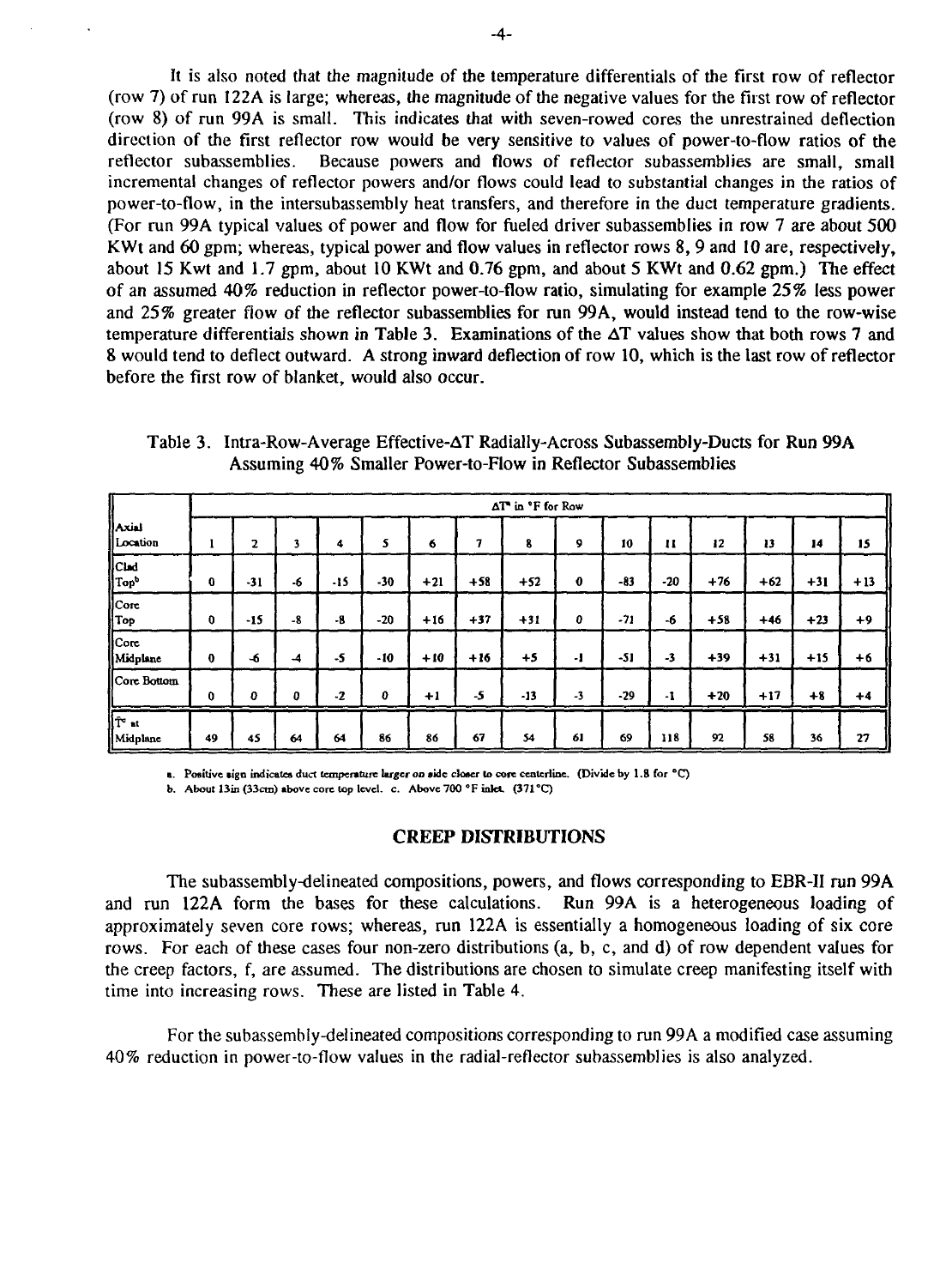| Table 4. Row-Wise Creep Factors |  |
|---------------------------------|--|
|                                 |  |

| 99A Row<br>122A Row | Core<br>$1 - 7$<br>$1 - 6$ | Refl.<br>8,9<br>7,8 | Refl.<br>10<br>9,10 | Bkt.<br>11,12<br>11,12 | ----<br>Bkt.<br>$13 - 15$<br>$13 - 15$ |
|---------------------|----------------------------|---------------------|---------------------|------------------------|----------------------------------------|
| ZCro-Casc           | 0                          | $\bf o$             | 0                   |                        |                                        |
| <b>B-CRAC</b>       |                            | 1/2                 |                     |                        |                                        |
| b-case              |                            |                     | 1/2                 |                        |                                        |
| c-case              |                            |                     |                     | 1/2                    |                                        |
| d-case              |                            |                     |                     |                        | 1/2                                    |

# **RESULTS**

The creep-modified row deflections and interactions at zero power for the assumed a, b, c, and d creep distributions are listed in Tables 5, 6, and 7, respectively, for the 99A, 122A, and modified 99A cases. The radial displacements of the rows are given for the near-to-midplane button levels and for the duct tops. Positive values indicate outward displacements and negative values inward displacements from vertical. Asterisks indicate interactions of duct rows.

| Table 5. Row-Wise Restrained Radial Duct-Deflections (mils) <sup>*</sup> for Run 99A at Zero Power Resulting |
|--------------------------------------------------------------------------------------------------------------|
| from Various Assumed Row-Wise Irradiation-Enhanced Creep Distributions Assuming No                           |
| Void-Swelling                                                                                                |

|      |                      |   |               |              |             |             |    |                  |    |                                              |   | Row Number      |              |         |   |                                                |                                       |              | ٠             |              |                |              |          |     |              |              |
|------|----------------------|---|---------------|--------------|-------------|-------------|----|------------------|----|----------------------------------------------|---|-----------------|--------------|---------|---|------------------------------------------------|---------------------------------------|--------------|---------------|--------------|----------------|--------------|----------|-----|--------------|--------------|
| Case | Duct<br>Axial<br>Loc | 1 | $\mathbf{z}$  | 3            | 4           | 5.          |    | 6                |    | 7                                            | Ł | 8               | $\mathbf{I}$ | 9       |   | 110                                            | $\perp$ 11                            |              | $\frac{1}{2}$ |              | $\vert$ 13     |              | 14       |     | 15           |              |
|      | Top                  | 0 | 0             | o            | 0           | 0           |    | 0                |    | 0                                            |   | 0               |              | 0       |   | 0                                              | 0                                     |              | 0             |              | 0              |              | 0        |     | 0            |              |
| zero | Button               | 0 | 0             | $\bf{0}$     | $\mathbf 0$ | $\mathbf 0$ | Т. | 0                |    | $\bf{0}$                                     |   | $\bf{0}$        |              | 0       |   | 0                                              | $\mathbf 0$                           |              | 0             | Ŧ            | 0              | 1            | 0        | -11 | $\mathbf 0$  | H            |
|      | Top                  | 0 | 11            | $\mathbf{-}$ | -3          | -5          |    | -14              | I  | $-25$                                        |   | 21              |              | -6      |   | 0                                              | 0                                     |              | 0             |              | 0              |              | 0        |     | 0            | ł            |
| a    | <b>Button</b>        | 0 | 1             | ΙOΙ          | $\bf{0}$    | $\mathbf 0$ |    | $\vert -1 \vert$ |    | $1 - 3$                                      |   | - 1             |              | $1 - 1$ |   | $\begin{pmatrix} 1 & 0 \\ 0 & 0 \end{pmatrix}$ | $\begin{pmatrix} 1 & 0 \end{pmatrix}$ | $\mathbf{I}$ | $\mathbf 0$   | $\mathbf{I}$ | 0              | $\mathbf{I}$ | $\bf{0}$ | Τ.  | $\mathbf{0}$ |              |
|      | Top                  | 0 | 11            | -1           | $-3$        | -5          |    | $1 - 14$         |    | $-25$                                        |   | 30 <sub>o</sub> | ۰            | 3       | Ł | 18                                             |                                       |              | 0             |              | 0              |              | 0        | f.  | 0            |              |
| b    | Button               | 0 | 1             | 0            | 0           | 0           |    | $-1$             |    | $\sim$ 3                                     |   | $-4$            |              | 6       |   | 4                                              | 1                                     |              | 0             | Н            | 0              |              | 0        | Ŧ   | 0            |              |
|      | Top                  | 0 | $\mathbf{11}$ | -1           | $-3$        | $-5$        | ÷  | $-14$            | ł. | $-25$                                        |   | 30              |              | 3       |   | $\begin{bmatrix} 28 \end{bmatrix}$             | 1                                     |              | $-26$         | 1            | $\bf{0}$       | Ł            | 0        | Ł   | 0            | $\mathbf{I}$ |
| С    | Button               | 0 | 1             | $\bf{0}$     | $\bf{0}$    | $\bf{0}$    |    | -1               |    | $\cdot$ 3                                    |   | $-4$            |              | 6       |   | 4                                              | 4                                     |              | 3             | ۰            | 0              | Ŧ            | 0        | ţ.  | 0            |              |
|      | Top                  | 0 | 11            | $\mathbf{I}$ | $-3$        | -8          |    | $! -20$          |    | $+ -35$                                      |   | 114             |              | $-13$   |   | 6                                              | $-21$                                 |              | $-48$         |              | $+ -25$        |              | $1 - 11$ | ÷   | $-1$         | -1           |
| q    | Button               | 0 |               | $\mathbf 0$  | $\bf{0}$    | $-2$        |    |                  |    | $\bullet$ -4 $\bullet$ -8 $\bullet$ -10   -3 |   |                 |              |         | ٠ | -6                                             | $-3$                                  |              | 5             | ۰            | $\overline{2}$ | ۰            | 0        |     | $\mathbf 0$  | -1           |

"Divide by 39.4 for millimeters.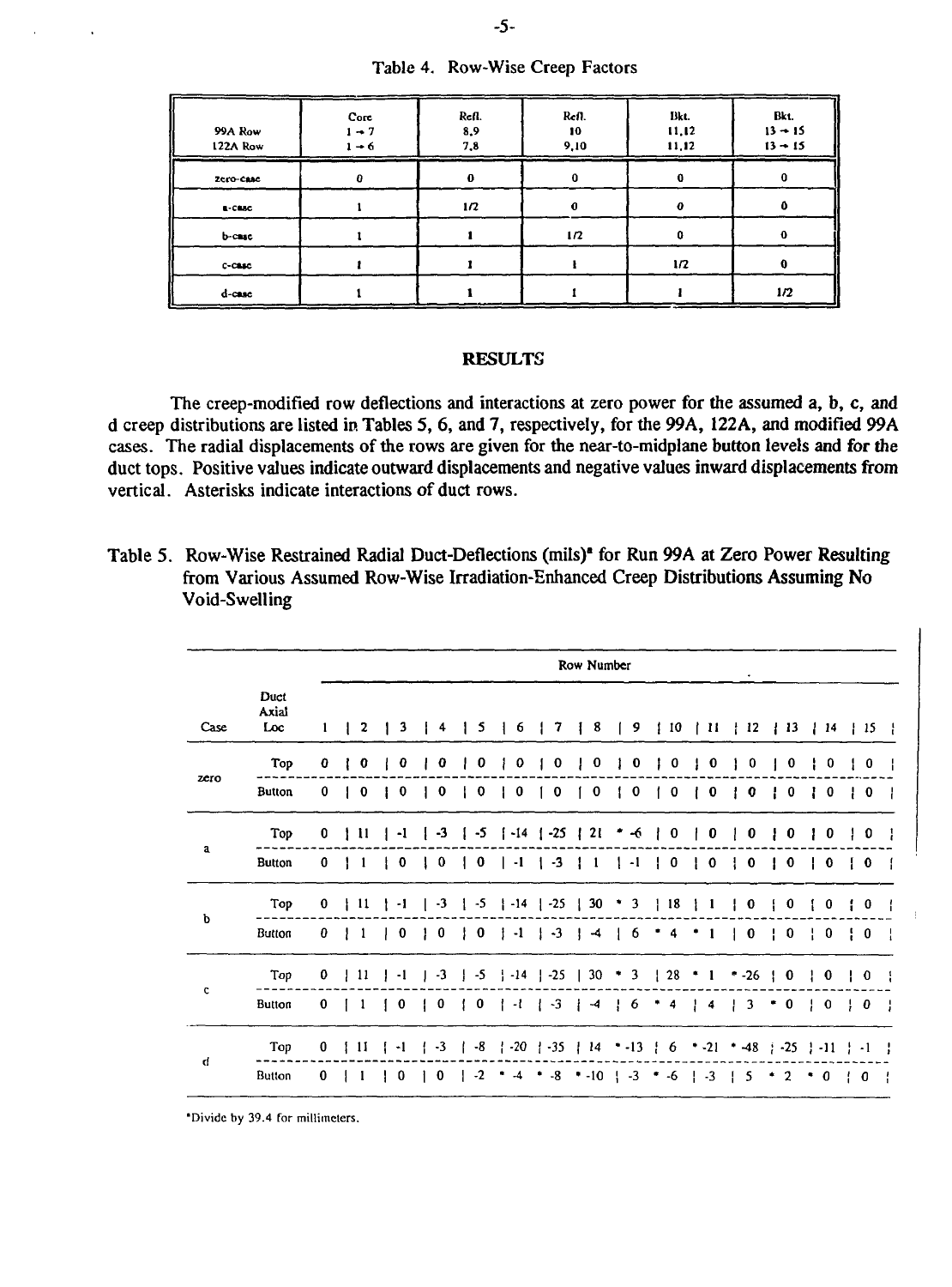| Table 6. Row-Wise Restrained Radial Duct-Deflections (mils) <sup>4</sup> for Run 122A at Zero Power Resulting |
|---------------------------------------------------------------------------------------------------------------|
| from Various Assumed Row-Wise Irradiation-Enhanced Creep Distributions Assuming No                            |
| Void-Swelling                                                                                                 |

 $\epsilon$ 

|      |                      |              |                |                                      |                |                                                                               |   |                |                                      |    | <b>Row Number</b>                    |                                                |                  |   |                                           |    |              |              |                                      |    |             |       |             |   |
|------|----------------------|--------------|----------------|--------------------------------------|----------------|-------------------------------------------------------------------------------|---|----------------|--------------------------------------|----|--------------------------------------|------------------------------------------------|------------------|---|-------------------------------------------|----|--------------|--------------|--------------------------------------|----|-------------|-------|-------------|---|
| Case | Duct<br>Axial<br>Loc | 1            | $\overline{2}$ | 3                                    | 4              | 5                                                                             |   | 6              | 7                                    |    | 8                                    | $\overline{9}$                                 | $\frac{1}{2}$ 10 |   | -11                                       |    | 112          |              | $\perp$ 13                           |    | 114         | $\pm$ | 15          |   |
|      | Top                  | 0            | 0              | 0                                    | 0              | 0                                                                             |   | 0              | 0                                    |    | 0                                    | 0                                              | 0                |   | 0                                         |    | 0            |              | 0                                    |    | 0           |       | 0           |   |
| zero | Button               | $\mathbf 0$  | $\sqrt{2}$     | $\begin{array}{c} 1 & 0 \end{array}$ | $\mathbf{0}$   | $\mathbf{o}$                                                                  |   | 1 <sub>0</sub> | $\begin{array}{c} 1 & 0 \end{array}$ |    | $\begin{array}{c} 1 & 0 \end{array}$ | $\begin{pmatrix} 1 & 0 \\ 0 & 0 \end{pmatrix}$ | $\frac{1}{2}$ 0  | ÷ | 0                                         |    | 0            | $\mathbf{f}$ | $^{\circ}$                           | и. | $\mathbf 0$ |       | $\mathbf 0$ |   |
|      | Top                  | 0            | $1 - 25$       | 16                                   | -6             | $1 - 13$ $1 - 21$                                                             |   |                | $1 - 47$                             | ÷. | 27                                   | $\bf{0}$                                       | 0                |   | 0                                         |    | 0            |              | 0                                    |    | 0           |       | $\mathbf 0$ |   |
| a    | <b>Button</b>        |              | $0 \mid -3$    | -1                                   | 1 <sub>0</sub> | $1 - 1$                                                                       |   | $1 - 2$        | $\sqrt{4}$                           |    | $1 - 1$                              | 1 <sub>0</sub>                                 | 0                |   | $\mathbf 0$                               |    | 0            | Ŧ.           | $\mathbf{0}$                         | ÷  | $\mathbf 0$ |       | $\mathbf 0$ |   |
|      | Top                  | $\mathbf 0$  | $1 - 25$       | 2                                    |                | $\begin{bmatrix} -13 & 1 & -26 \end{bmatrix}$ -45 $\cdot$ -72                 |   |                |                                      |    | 156                                  | -29                                            | $\frac{1}{20}$   |   | 0                                         |    | 0            |              | 0                                    |    | 0           |       | 0           |   |
| b    | Button               |              |                |                                      |                | $0$   -3   -1 $*$ -4 $*$ -7 $*$ -12   1   -1   4                              |   |                |                                      |    |                                      |                                                | $\frac{1}{2}$    |   | $\frac{1}{2}$                             | Ţ. | $\bf{0}$     |              | $\mathbf{o}$                         | ÷  | 0           |       | $\pm 0$     |   |
|      | Top                  | $\mathbf{0}$ | $1 - 25$       | -2                                   |                | $1 - 13$ $1 - 26$ $1 - 45$ $20$                                               |   |                |                                      | ,  | 69                                   | 149                                            | 140              |   | 13                                        |    | 0            |              | 0                                    |    | 0           |       | $\mathbf 0$ |   |
| c    | Button               |              |                |                                      |                | $0$   -3   -1 $*$ -4 $*$ -7 $*$ -12   1   6   4   3                           |   |                |                                      |    |                                      |                                                |                  |   | $\begin{array}{ccc} & 6 \\ & \end{array}$ |    | $\mathbf{2}$ |              | $\begin{array}{ccc} & 0 \end{array}$ | ÷  | 0           | -1    | 0           | H |
|      | Top                  | $\mathbf{0}$ | $1 - 25$       | 2                                    | $1 - 13$       | $-26$                                                                         | Ł |                | $-45 - 72$                           |    | 67                                   | <b>44</b>                                      | 27               |   | 0                                         |    | 0            |              | $-27$                                |    | $  -15$     |       | -5          |   |
| d    | Button               |              |                |                                      |                | 0   -3   -1   + -4   + -7   + -12   1   5   + 2   + -3   16   1   +1   -1   0 |   |                |                                      |    |                                      |                                                |                  |   |                                           |    |              |              |                                      |    |             |       |             |   |

\*Divide by 39.4 for millimeters.

 $\sim$ 

 $\langle \cdot \rangle$ 

| Table 7. Row-Wise Restrained Raclial Duct-Deflections (mils) <sup>®</sup> for Modified Run 99A <sup>b</sup> at Zero Power |
|---------------------------------------------------------------------------------------------------------------------------|
| Resulting from Various Assumed Row-Wise Irradiation-Enhanced Creep Distributions                                          |
| <b>Assuming No Void-Swelling</b>                                                                                          |

|      |                      |          |              |   |          |          |                                                      |            |                                  | Row Number                            |                                                            |                                                                                                                                                                                                                                                                                                                                |   |       |                                       |   |                                       |                      |                                       |           |              |              |                                       |     |
|------|----------------------|----------|--------------|---|----------|----------|------------------------------------------------------|------------|----------------------------------|---------------------------------------|------------------------------------------------------------|--------------------------------------------------------------------------------------------------------------------------------------------------------------------------------------------------------------------------------------------------------------------------------------------------------------------------------|---|-------|---------------------------------------|---|---------------------------------------|----------------------|---------------------------------------|-----------|--------------|--------------|---------------------------------------|-----|
| Case | Duct<br>Axial<br>Loc | 1        | $\mathbf{2}$ |   | 3        |          | s                                                    | 6          | 7                                | 8                                     | 9                                                          | $\begin{pmatrix} 1 & 1 & 0 \\ 0 & 1 & 0 \\ 0 & 0 & 0 \\ 0 & 0 & 0 \\ 0 & 0 & 0 \\ 0 & 0 & 0 \\ 0 & 0 & 0 & 0 \\ 0 & 0 & 0 & 0 \\ 0 & 0 & 0 & 0 \\ 0 & 0 & 0 & 0 \\ 0 & 0 & 0 & 0 & 0 \\ 0 & 0 & 0 & 0 & 0 \\ 0 & 0 & 0 & 0 & 0 \\ 0 & 0 & 0 & 0 & 0 & 0 \\ 0 & 0 & 0 & 0 & 0 & 0 \\ 0 & 0 & 0 & 0 & 0 & 0 \\ 0 & 0 & 0 & 0 & $ |   | ÷     | 11                                    | 4 | 12                                    |                      | 113                                   |           | -14          |              | 115                                   | - 1 |
|      | Top                  | 0        | $\bf{0}$     |   | $\bf{0}$ | $\bf{0}$ | 0                                                    | 0          | 0                                | 0                                     | 0                                                          |                                                                                                                                                                                                                                                                                                                                | 0 |       | 0                                     |   | 0                                     |                      | 0                                     |           | 0            |              | 0                                     |     |
| zero | <b>Button</b>        | $\bf{0}$ | 0            |   | $\bf{0}$ | 0        | $\mathbf 0$                                          | 0          | $\mathbf{1}$ 0                   | $\begin{array}{cc} 1 & 0 \end{array}$ | $\begin{array}{c} 1 & 0 \end{array}$                       | $\begin{array}{cc} 1 & 0 \end{array}$                                                                                                                                                                                                                                                                                          |   |       | $\begin{array}{cc} 1 & 0 \end{array}$ |   | $\begin{array}{cc} 1 & 0 \end{array}$ |                      | $\begin{array}{cc} 1 & 0 \end{array}$ |           | $\ddot{ }$ 0 |              | $\begin{array}{cc} 1 & 0 \end{array}$ | - 1 |
|      | Top                  | 0        | 9            |   | -5       | -8       | $1 - 13$                                             |            | $1 - 32 - 59$                    | $1 - 33$                              | $+ -21$                                                    | ÷                                                                                                                                                                                                                                                                                                                              | 0 |       | O                                     |   | O                                     |                      | 0                                     |           | 0            |              | 0                                     |     |
| а    | Button               | 0        | -1           |   | 0        | i -i     | $1 - 1$                                              | $\cdot$ -5 | $\begin{array}{c} 1 \end{array}$ | $\frac{1}{2}$                         | $-2$<br>ч.                                                 | ÷                                                                                                                                                                                                                                                                                                                              | 0 | ÷     | 0                                     | ÷ | 0                                     |                      | $\mathbf{0}$                          |           | $\mathbf 0$  |              | $\begin{array}{cc} 1 & 0 \end{array}$ | J.  |
|      | Top                  | 0        | 9            |   | -5       | -8       | $1 - 19$ $1 - 38$ $65$                               |            |                                  |                                       | $1 - 67 + 42$                                              | $\frac{1}{2}$ 46                                                                                                                                                                                                                                                                                                               |   | ٠     | 19                                    | Ŧ | 13                                    |                      | 9                                     |           | 5            |              | -1                                    |     |
| Ъ    | Button               | 0        | 1            |   | 0        | -1       | $-4$                                                 | -8         | $  -3  $                         | $1 - 6$                               | $-3$<br>$\mathbf{1}$                                       | $\frac{1}{2}$ -3                                                                                                                                                                                                                                                                                                               |   | Ţ.    | 9                                     | ٠ | $\tau$                                | ۰                    | $\mathbf{S}$                          |           | 3            |              | $-1$                                  |     |
|      | Top                  | 0        | 9            | ı | -5       | $-12$    |                                                      |            |                                  |                                       | $[-24 \t{-45 \t{-472}} \t{-76} \t{-61} \t{60}$             |                                                                                                                                                                                                                                                                                                                                |   |       | $+33$                                 | ٠ | -6                                    | $\mathbf{1}$         | -20                                   | ŀ         | -16          |              | 111                                   |     |
| c    | Button               | 0        | 1            |   | 0        | $-3$     | $\cdot$ -6                                           | $-11$      |                                  |                                       | $\uparrow$ -7 $\uparrow$ -11 $\uparrow$ -13 $\uparrow$ -15 |                                                                                                                                                                                                                                                                                                                                |   |       | 113                                   |   | $+13$                                 |                      | $^{\circ}$ 10                         | $\bullet$ | 8            | $\bullet$    | 6                                     |     |
|      | Top                  | 0        | 9            | Ł | -7       |          | $\{ -15 \}$ $-27 \}$ $-49$ $-76$ $\}$ $-81$ $\{ -67$ |            |                                  |                                       |                                                            | $\frac{1}{2}$ 48                                                                                                                                                                                                                                                                                                               |   | $+21$ |                                       | ٠ | $-6$                                  | $\ddot{\phantom{1}}$ | $-1$                                  | ÷         | -9           | $\mathbf{1}$ | 14                                    |     |
| đ    | Button               | $\bf{0}$ |              |   | -2       | -4       | -8                                                   |            |                                  |                                       | $+42$ [ 9 $+43$ $+45$ $+47$ ]                              |                                                                                                                                                                                                                                                                                                                                |   |       | $\tau$                                |   | $16 * 12$                             |                      |                                       |           | $\cdot$ 9    |              | 7                                     | - 1 |

\*Divide by 39.4 for millimeters.<br>\*Assumes 40% smaller power-to-flow ratios in reflector subassemblies.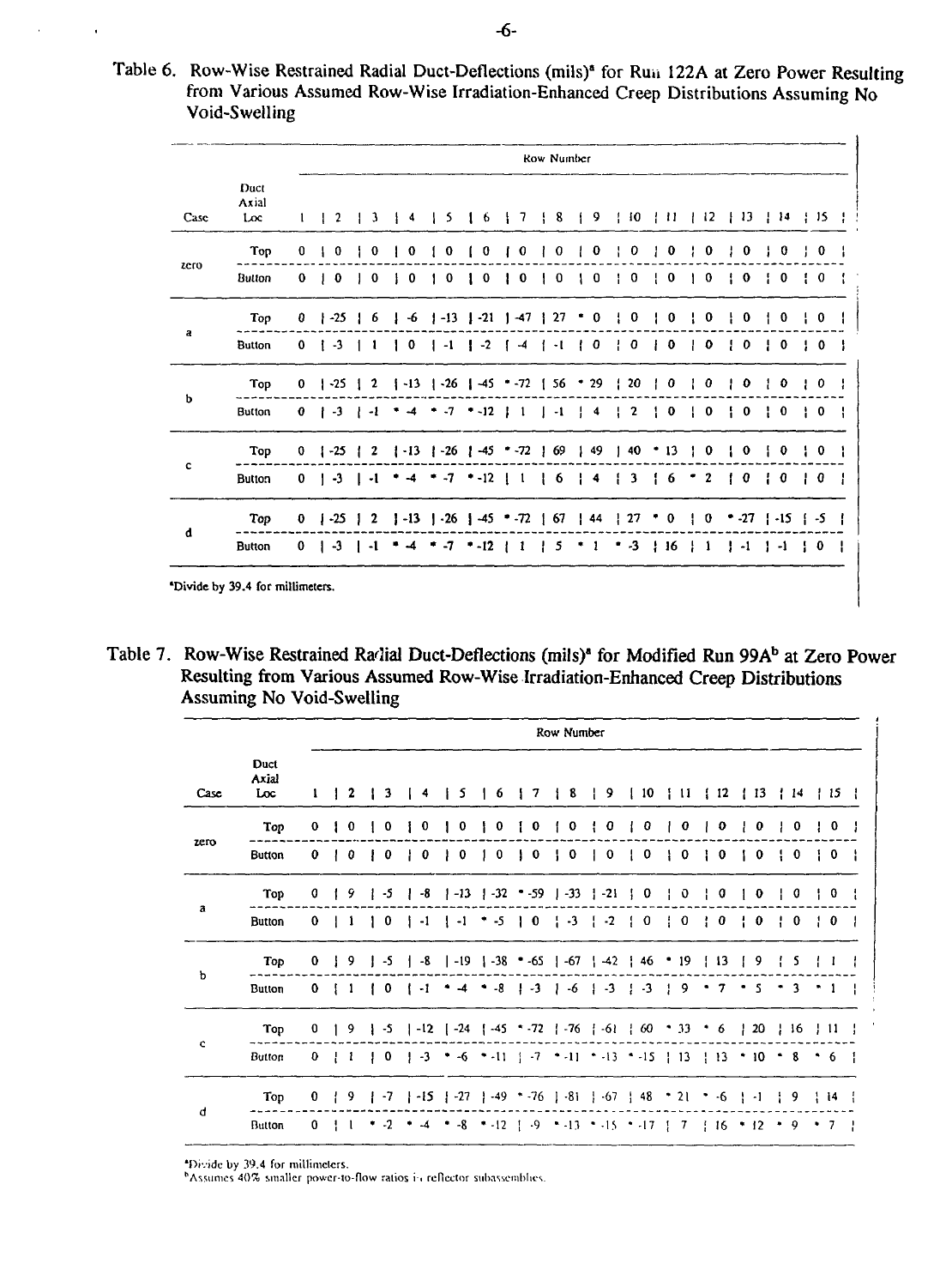The predicted trends of the power-dependent bowing components of the PRDs for the 99A, 122A, and modified 99A cases are shown in Figs. 1, 2, and 3, respectively. Calculated reactivities in units of %Ak/k are converted to inhours (Ih) by the factor 441 Ih per % Ak/k. For conversion to cents divide the inhour values by 3 Ih per  $\varsigma$ , corresponding to  $\beta_{\text{eff}} = 0.0068$ .



Fig. 1. Trends in bowing reactivity resulting from increasing (a,b,c, and d) irradiation enhanced creep assumptions of reflector and blanket ducts for the run 99A case.



Fig. 2. Trends in bowing reactivity resulting from increasing (a,b,c, and d) irradiation-enhanced creep assumptions of reflector and blanket ducts for the run 122A case.



Fig. 3. Trends in bowing reactivity resulting from increasing (a,b,c, and d) irradiation-enhanced creep assumptions of reflector and blanket ducts for the modified run 99A case.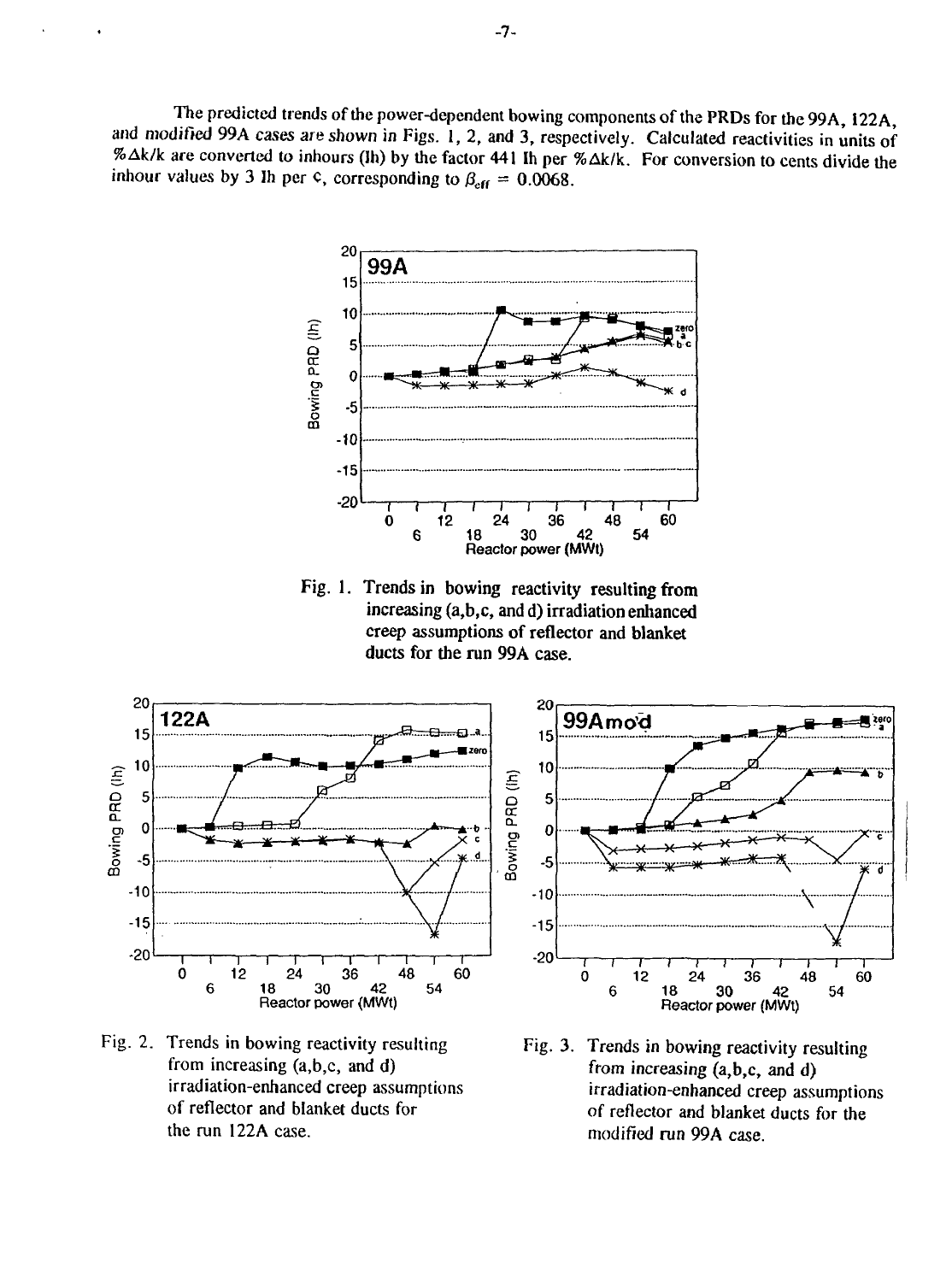Case zero: The reactivity values are negligible until a rapid positive rise at a power threshold. This is followed by a slowly decreasing plateau. The rapid positive rise results primarily from the thermal bowing interactions at the duct tops of core row 7 and the row 8 reflector row. Row 7 tends to flower outward and row 8 strongly flowers inward. This compresses the core at the button level. The plateau occurs because thermal expansions of the core rows at the button level resist further core compaction and subsequently the core compaction is reduced somewhat by these outward core forces. (Detailed correlations of reactivity and deflections as functions of power are given in Reference 1 for the zero creep situation.)

-8-

Case a: The reactivity is essentially a shift of the zero creep case. A larger power fraction must be attained before the tops of rows 7 and 8 interact to rapidly compress the core. This occurs because the assumed creep distribution causes the rows to initially start out with opposite deflections which must be thermally overcome.

Cases b and c: In these cases the curves are very similar and represent cases of extreme shifts so that the rapid positive rise is essentially not attained. Complete creep of row 8 results in the top interacting only at the very high power with row 7 top. These cases represent the lesser positive reactivity transition situation preceding the negative values of reactivity exhibited in the d-case.

Case d: Here the reactivity quickly exhibits a small constant negative value for a large range of power. This results from the core being compressed at zero power because of the additionally strong assumed creeps of the row 11 and 12 blanket subassemblies. Creep causes the residual deflections to be strongly flowered inward. These deflections effect the reflector rows and lead to the initially compressed core. With a relatively small increase in power this compression is relieved because the thermal bowing temperature gradients tend to diminish the inward flowering. The core is quickly relieved of its compression. Essentially nothing subsequently occurs until at high powers either the out-of-core rows by relief of the creep deflections attempt to compress the core if possible, or the thermal expansions of the core rows at button level attempt to expand the core depending on the relative forces.

# 122A

Case zero: The reactivity values are negligible until a rapid positive rise at a power threshold. This is followed by a plateau. The rapid positive rise results primarily from the thermal bowing interactions at the duct tops of reflector row 7 with the duct tops of reflector row 8. Row 7 strongly flowers outward and row 8 tends to flower inward. This compresses the core at the near-to-midplane button level. The plateau occurs because the resulting interactions of the core rows at the button level resist further core compaction. (Detailed correlations of reactivity and deflections as functions of power are given in Reference 1 for the zero creep situation.)

Case a: The reactivity is essentially a shift of the zero creep case. A larger power fraction must be attained before the top of row 7 interacts with row 8 top to rapidly compress the core. This occurs because the assumed creep distribution causes these rows to initially start out with opposite deflections which must be thermally overcome.

Cases b, c, and d: The curves are very similar over a large power range in that the reactivities quickly exhibit small constant negative values. These result from the core being compressed at zero power because of the stronger assumed creep of the rows 7 and 8 reflector subassemblies. Creep causes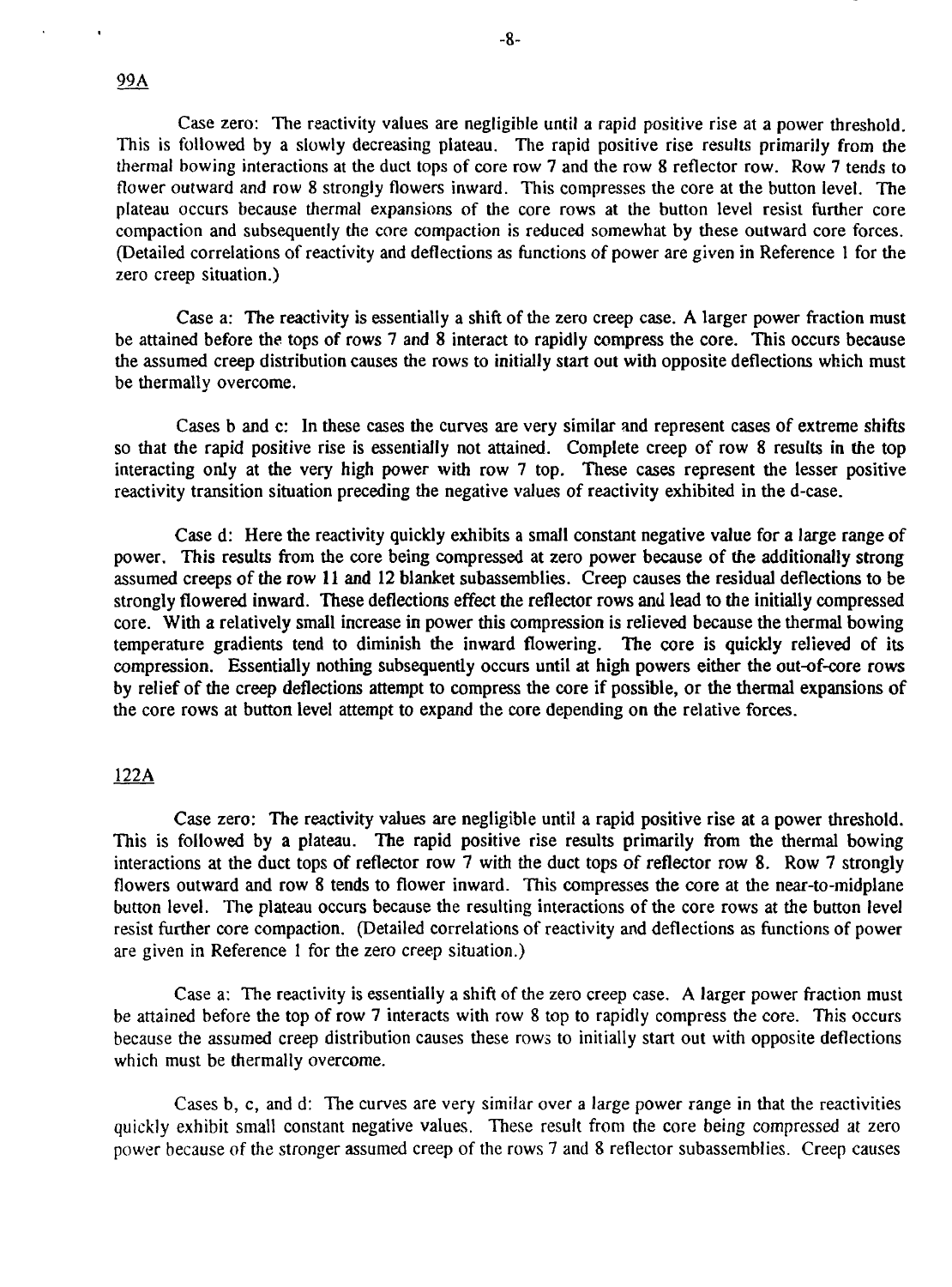the residual deflections of row 7 to be strongly flowered inward and row 8 outward. These initial deflections of the reflector rows lead to the small initial compression via the inward force through the top of row 7. With a relatively small increase in power this small compression is quickly relieved because the thermal bowing temperature gradients tend to diminish these initial deflections. Essentially nothing subsequently occurs until at higher powers either the out-of-core rows by relief of the creep deflections compress the core if possible, or the thermal expansions of the core rows at button level expand the core depending on the relative forces.

### 99A (modified)

Case zero: A larger positive reactivity is attained here than in the zero creep normal base case. The core compression by the out-of-core subassembly rows occurs sooner and are larger. Examination of the AT values for the normal base case shown in Table 1 shows that core row 7 has free outward flowering and the row 8 reflector has free inward flowering. In contrast examinations of the AT values of the modified case (shown in Table 3) shows that both rows 7 and 8 free-flower outward. The impetus for strong compression of the core arises from the strong inward flowering of row 10 (which is the last row of reflector before the first row of blanket). This large inward displacement of row 10 top encounters the top of row 9 which in turn encounters the outward flowering of the row 8 top which in turn results in core compression at the button level contacts of row 8 with core row 7.

Case a: The positive reactivity threshold is here shifted toward higher power. This occurs because rows 8 and 9 of reflector are assumed to be partially crept which causes inward flowering at zero power. A larger outward-flowering thermally caused deflection component is then needed to overcome this initial inward flowering. Strong thermal inward top deflection of row 10 must wait for rows 8 and *9* to overcome their partial reverse creeps before encounter occurs.

Case b: Here the positive reactivity shift is toward even larger powers. This results because, in addition to rows 8 and 9 having more creep than in the a-creep assumption, the otherwise strongly inward thermal bowing of row 10 must now first overcome its initial outward bowing because of the assumption of its partial creep. This initial, zero power, deflection is due to the top of row 10 encountering the top of row 11. The row 10 top eventually flowers inward causing core compression and increasing positive reactivity. The latter levels at higher powers because the button level thermal expansions of the core rows tend to expand the core.

Case c: Because of the much larger row 10 creep its initial strong outward top deflection causes button level inward forces which are transmitted via the intervening rows and lead to some core compression at zero power. With power this slight core compression is quickly relieved and the reactivity is a flat negative value. Subsequently with large power values the decreasing reactivity of the delayed core thermal expansion at button levels and the increasing reactivity of delayed compression from row 10 thermal deflections occur.

Case d: This is similar to the c-creep situation except that the strong assumed creep also in the first rows of blanket augments the initial compression of the core. The release of the compression with power exhibits a larger flat negative reactivity. With increasing power the core is essentially neither compressed nor expanded because the thermal effects upon bowings must first overcome the various creep effects. The very large core expansion at high powers occurs because here the interacting core rows are not impeded by the rows external to the core. This is here, however, then reversed with increasing power by the inward-pressing forces of the external rows.